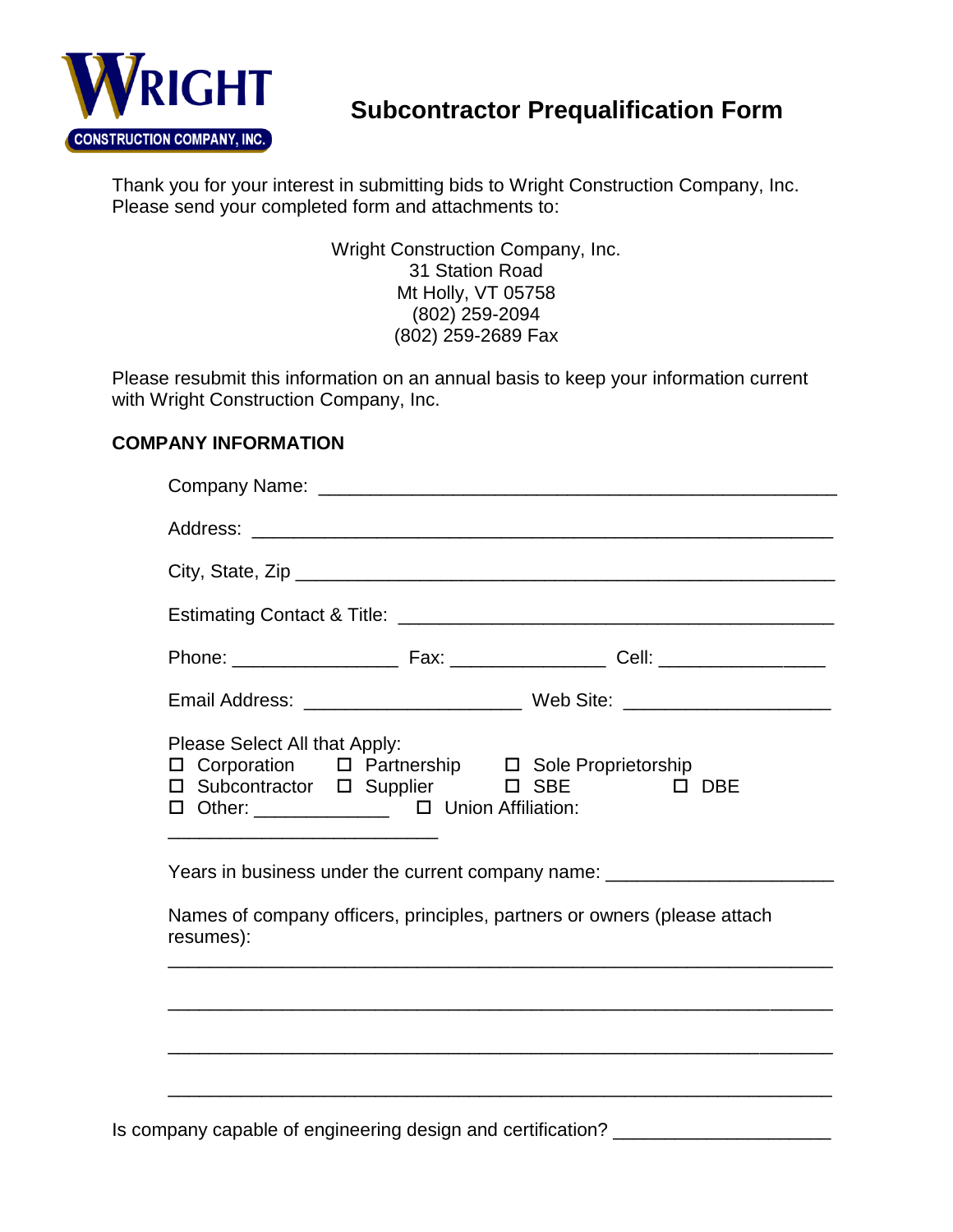| Present # of Office Personnel: ______<br>Field Personnel: ________ |           |  |
|--------------------------------------------------------------------|-----------|--|
|                                                                    |           |  |
| Database entry                                                     | Comments: |  |
| $\Box$ Approved ______________<br>Bid Fax<br>П                     |           |  |
|                                                                    |           |  |
|                                                                    |           |  |

#### **PROJECT INFORMATION**

Is there a project we are currently bidding for which you would like to be considered?

Type and size of projects for which you would like to submit bids (please select all that apply):

- Commercial Office or Banking < \$100,000
- 
- $\Box$  Hotel or Theater  $\Box$  > \$500,000
- $\Box$  Industrial or Manufacturing
- □ Medical
- □ Public Works or Corrections
- □ Retail or Grocery
- □ Site Development
- □ Covered Bridges
- □ Residential

## **Type of Project Size of Project (total construction cost)**

- 
- $\Box$  Education  $\Box$  \$100,000 \$500,000
	-

Locations of projects for which you would like to submit bids (please select all that apply):

- □ Southern Vermont
- □ Southwestern New Hampshire
- $\Box$  New York (Areas that border Vermont)

Please list the specification sections (i.e.: 16000 Electrical) you provide:

\_\_\_\_\_\_\_\_\_\_\_\_\_\_\_\_\_\_\_\_\_\_\_\_\_\_\_\_\_\_\_\_\_\_\_\_\_\_\_\_\_\_\_\_\_\_\_\_\_\_\_\_\_\_\_\_\_\_\_\_\_\_\_\_\_\_\_\_\_\_

\_\_\_\_\_\_\_\_\_\_\_\_\_\_\_\_\_\_\_\_\_\_\_\_\_\_\_\_\_\_\_\_\_\_\_\_\_\_\_\_\_\_\_\_\_\_\_\_\_\_\_\_\_\_\_\_\_\_\_\_\_\_\_\_\_\_\_\_\_\_

\_\_\_\_\_\_\_\_\_\_\_\_\_\_\_\_\_\_\_\_\_\_\_\_\_\_\_\_\_\_\_\_\_\_\_\_\_\_\_\_\_\_\_\_\_\_\_\_\_\_\_\_\_\_\_\_\_\_\_\_\_\_\_\_\_\_\_\_\_\_

\_\_\_\_\_\_\_\_\_\_\_\_\_\_\_\_\_\_\_\_\_\_\_\_\_\_\_\_\_\_\_\_\_\_\_\_\_\_\_\_\_\_\_\_\_\_\_\_\_\_\_\_\_\_\_\_\_\_\_\_\_\_\_\_\_\_\_\_\_\_

Type and percentage of work you subcontract to others: \_\_\_\_\_\_\_\_\_\_\_\_\_\_\_\_\_\_\_\_\_\_\_\_\_

Has your company ever defaulted on or failed to complete a project?  $\Box$  Yes  $\Box$  No If yes, please explain on a separate sheet.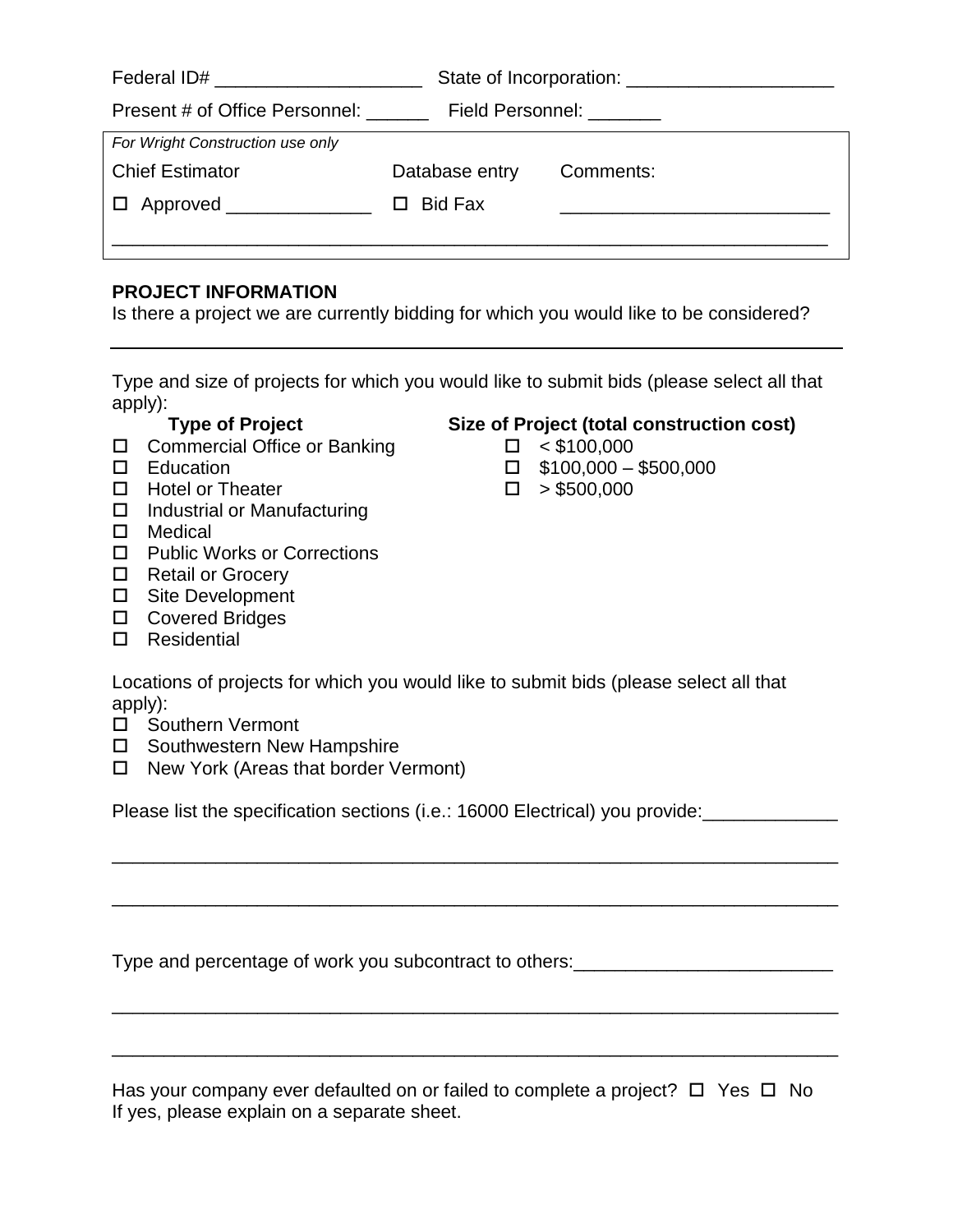### **LEGAL STATUS**

Within the last five years has your current firm or any predecessor organization been involved in any litigation, arbitration, or legal dispute with an owner, architect, or general contractor?

Within the last five years has your current firm or any predecessor organization had any judgments made against your firm?

If you answered yes to either question, please explain on a separate sheet.

#### **SAFETY**

Does your firm have a company wide safety program?

What is your current Mod Rating? \_\_\_\_\_\_\_\_\_

#### **CURRENT PROJECTS**

Please attach a list of current projects, including contract amount, expected completion date, architect name, general contractor name, project manager and phone number.

#### **REFERENCES**

Please attach a list of projects completed in the last five years, including contract amount, completion date, architect name, general contractor name, project manager and phone number.

Within the last five years has your current firm, predecessor organization, or any principal in the firm filed for bankruptcy?

| <b>Bank Reference:</b> |  |  |
|------------------------|--|--|
|------------------------|--|--|

Address:

City, State, Zip: \_\_\_\_\_\_\_\_\_\_\_\_\_\_\_\_\_\_\_\_\_\_\_\_\_\_\_\_\_\_\_\_\_\_\_\_\_\_\_\_\_\_\_\_\_\_\_\_\_\_\_\_\_\_\_\_\_

Phone: \_\_\_\_\_\_\_\_\_\_\_\_\_\_\_\_\_\_\_\_\_\_\_\_\_\_\_\_ Contact: \_\_\_\_\_\_\_\_\_\_\_\_\_\_\_\_\_\_\_\_\_\_\_\_\_\_\_

#### **SUBCONTRACT AGREEMENT**

Wright Construction Company has a standard subcontract agreement which is required to be used on all projects. By bidding projects and submitting proposals with Wright Construction Company we hereby agree to execute the standard subcontract agreement and comply with its terms and conditions.

#### **INSURANCE BONDING**

| Contact: the contact of the contact of the contact of the contact of the contact of the contact of the contact of the contact of the contact of the contact of the contact of the contact of the contact of the contact of the |
|--------------------------------------------------------------------------------------------------------------------------------------------------------------------------------------------------------------------------------|